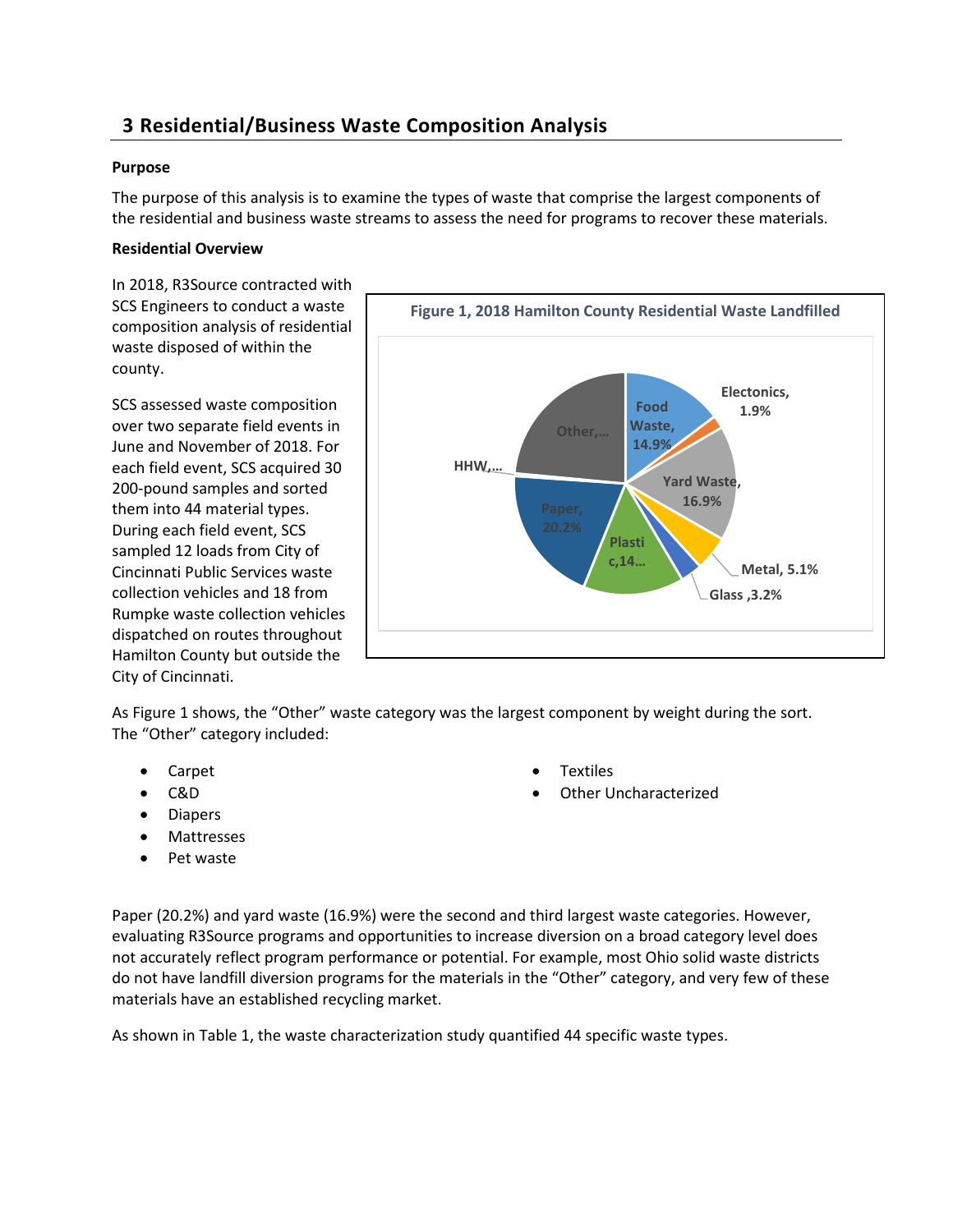| Table 1, Residential Composition by Material |                             |                |
|----------------------------------------------|-----------------------------|----------------|
| <b>Category</b>                              | <b>Material</b>             | <b>Percent</b> |
|                                              | <b>Corrugated Cardboard</b> | 6.30%          |
|                                              | Newspaper/Print             | 1.10%          |
|                                              | Cartons                     | 0.80%          |
| Paper                                        | Mixed Recyclable Paper      | 6.60%          |
|                                              | Compostable Paper           | 4.80%          |
|                                              | Non-Recyclable Paper        | 0.60%          |
|                                              | PET Bottle/Jugs             | 1.70%          |
|                                              | <b>HDPE Bottle/Jugs</b>     | 0.70%          |
|                                              | Other Bottle/Jugs           | 0.10%          |
|                                              | <b>Trays and Tubs</b>       | 1.50%          |
| Plastic                                      | <b>Rigid Plastics</b>       | 2.20%          |
|                                              | <b>Other Plastics</b>       | 1.50%          |
|                                              | Films                       | 5.70%          |
|                                              | <b>Grocery Bags</b>         | 1.40%          |
|                                              | <b>Glass Bottles</b>        | 2.10%          |
| Glass                                        | <b>Glass Jars</b>           | 0.60%          |
|                                              | <b>Other Glass</b>          | 0.50%          |
|                                              | Steel/Tin Cans              | 0.40%          |
|                                              | <b>Aluminum Cans</b>        | 1.00%          |
| Metal                                        | <b>Other Aluminum</b>       | 0.10%          |
|                                              | <b>Other Ferrous</b>        | 3.60%          |
|                                              | <b>White Goods</b>          | 0.00%          |
|                                              | Grass                       | 3.00%          |
|                                              | Leaves                      | 4.00%          |
| Yard Waste                                   | <b>Brush</b>                | 3.10%          |
|                                              | Wood                        | 5.50%          |
|                                              | <b>Other Yard Waste</b>     | 1.30%          |
|                                              | Cathode Ray Tubes           | 0.70%          |
| Electronics                                  | Appliances                  | 1.10%          |
|                                              | <b>Portable Electronics</b> | 0.10%          |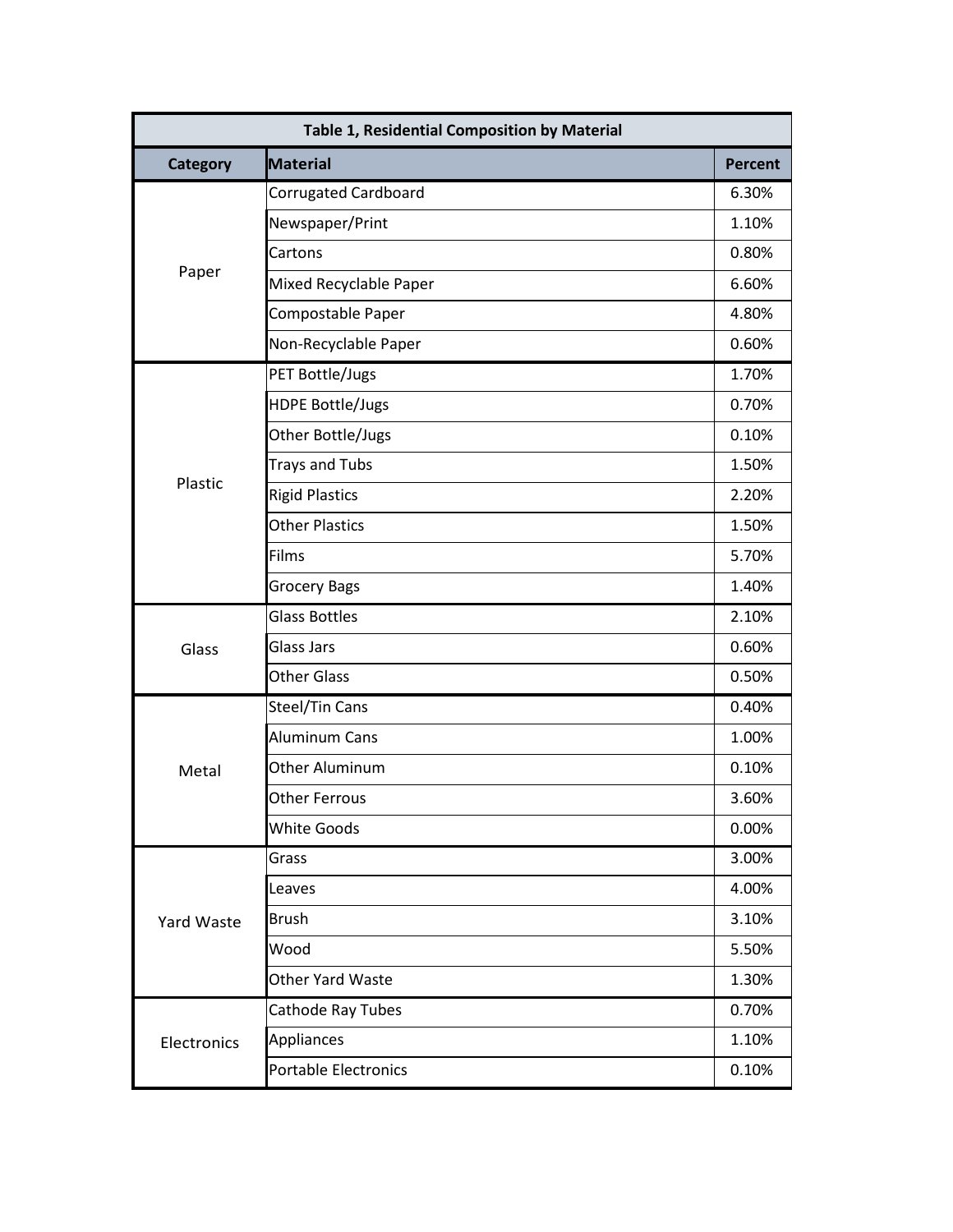| Table 1, Residential Composition by Material |                              |                |
|----------------------------------------------|------------------------------|----------------|
| <b>Category</b>                              | <b>Material</b>              | <b>Percent</b> |
| Food Waste                                   | Vegetative Food              | 10.00%         |
|                                              | Non-Vegetative Food          | 4.90%          |
|                                              | <b>Diapers</b>               | 2.10%          |
|                                              | <b>Textiles</b>              | 3.80%          |
|                                              | <b>C&amp;D Debris</b>        | 2.90%          |
|                                              | <b>Mattresses</b>            | 1.10%          |
| Other                                        | <b>Other Uncharacterized</b> | 7.70%          |
|                                              | Pet Waste                    | 0.70%          |
|                                              | Carpet                       | 3.00%          |
|                                              | <b>Fines</b>                 | 2.50%          |
|                                              | <b>Batteries</b>             | 0.00%          |
| Household<br>Hazardous<br>Wastes             | Paint                        | 0.30%          |
|                                              | <b>Automotive fluids</b>     | 0.10%          |
|                                              | Other (HHW)                  | 0.00%          |

Because R3Source has detailed, materialspecific data, this analysis focuses on diverting the top three residential materials from the landfill.

#### **Business Overview**

R3Source did not characterize the business waste stream in 2018. Therefore, R3Source used business waste composition data from the Solid Waste Authority of Central Ohio (SWACO), which manages waste from Franklin County.

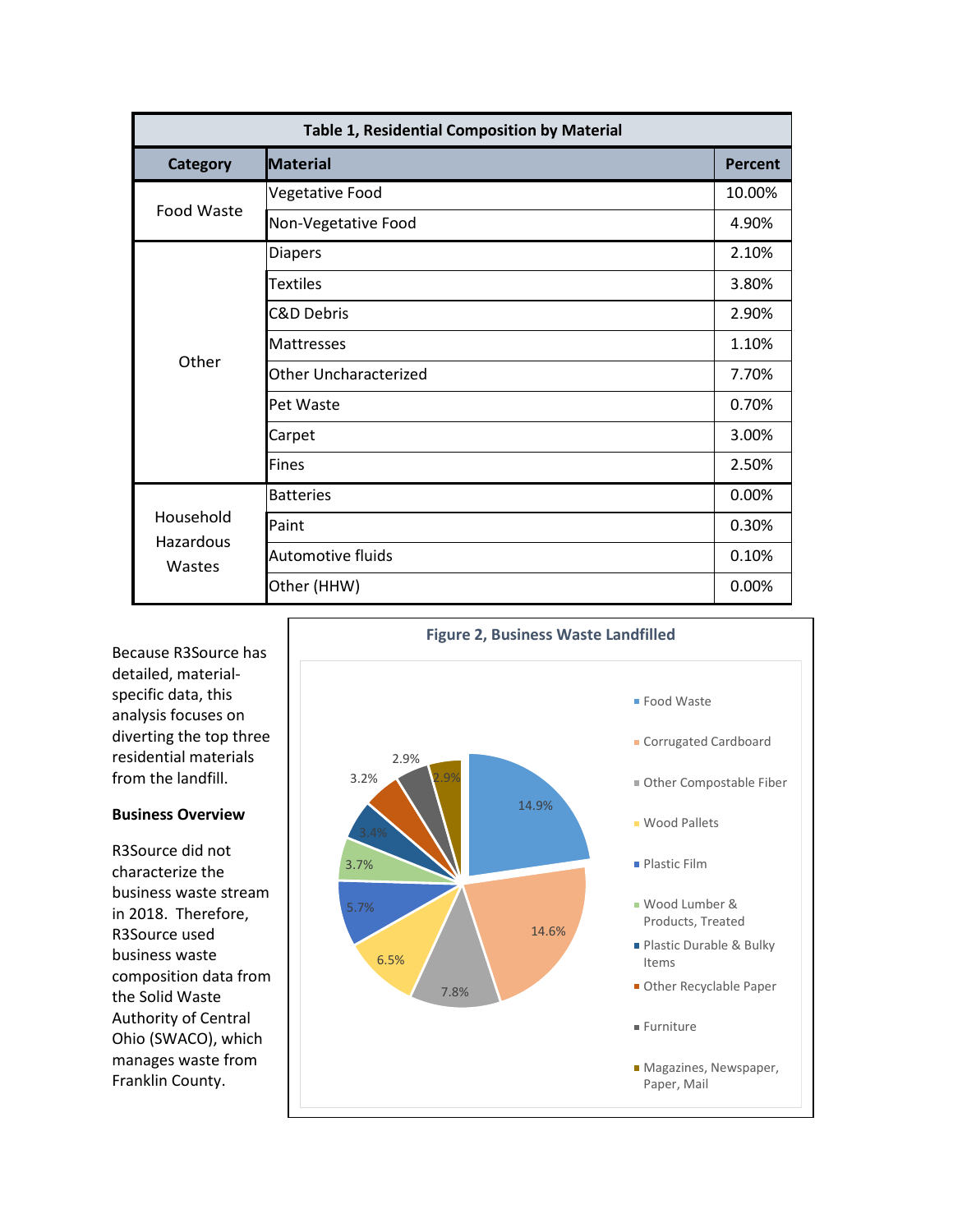Figure 2 shows the top ten materials that businesses dispose of in Franklin County.

Similar to residential waste, food waste and cardboard are the predominant two materials in the business waste stream. In contrast to residential waste, "other compostable fiber" is the third most significant waste material and plastic film is fifth.

# **Current Activities to Recover the Most Significant Materials of the Waste Stream**

Table 1 shows vegetative and non-vegetative food waste (combined 14.90%), mixed paper (6.60%), and plastic film (5.70%) are the three most significant components of the residential waste stream. However, R3Source will focus on increasing the recovery of cardboard (6.30%) instead of mixed paper as it is becoming a significant part of the residential waste stream Figure 2 shows that the three most prominent materials in the business waste stream are food waste (14.9%), corrugated cardboard (14.6%), and other compostable fiber (7.8%). Below is a description of current activities to divert these waste materials from the landfill.

# **Vegetative and Non-Vegetative Food Waste**

Because current programs and facilities do not differentiate between vegetative and non-vegetative food waste, R3Source reports reference year quantities combined. However, R3Source will attempt to itemize these food types in future reports as the types of programs and infrastructures necessary to divert these materials may differ. Table 2 presents the amount of Hamilton County food waste that facilities and haulers/grocery stores composted in 2020. This information is from OhioEPA reports.

| Table 2, OhioEPA-Reported 2020 Food Waste Composting |               |       |  |
|------------------------------------------------------|---------------|-------|--|
| <b>Facility</b>                                      | County        | Tons  |  |
| London Correctional Institution                      | Madison       | 571   |  |
| Findlay Market In-Vessel Composting Facility         | Hamilton      | 28    |  |
| Hauler/Grocery Food Waste Data                       | Not Available | 2,082 |  |
| <b>TOTAL</b>                                         |               | 2,681 |  |

Figure 3 demonstrates the fluctuation in OhioEPAreported tonnages between 2016 and 2020 and that there was a significant decrease between 2019 and 2020. This reduction is likely due to COVID-19 creating a disruption in food waste collection from schools and businesses, and composters reporting to OhioEPA.



In addition to quantities that large-scale generators and composters reported to

OhioEPA, multiple small-scale food waste recovery organizations operated in Hamilton County during the reference year. In 2020, these facilities and programs diverted 4,772 tons of food from landfills. The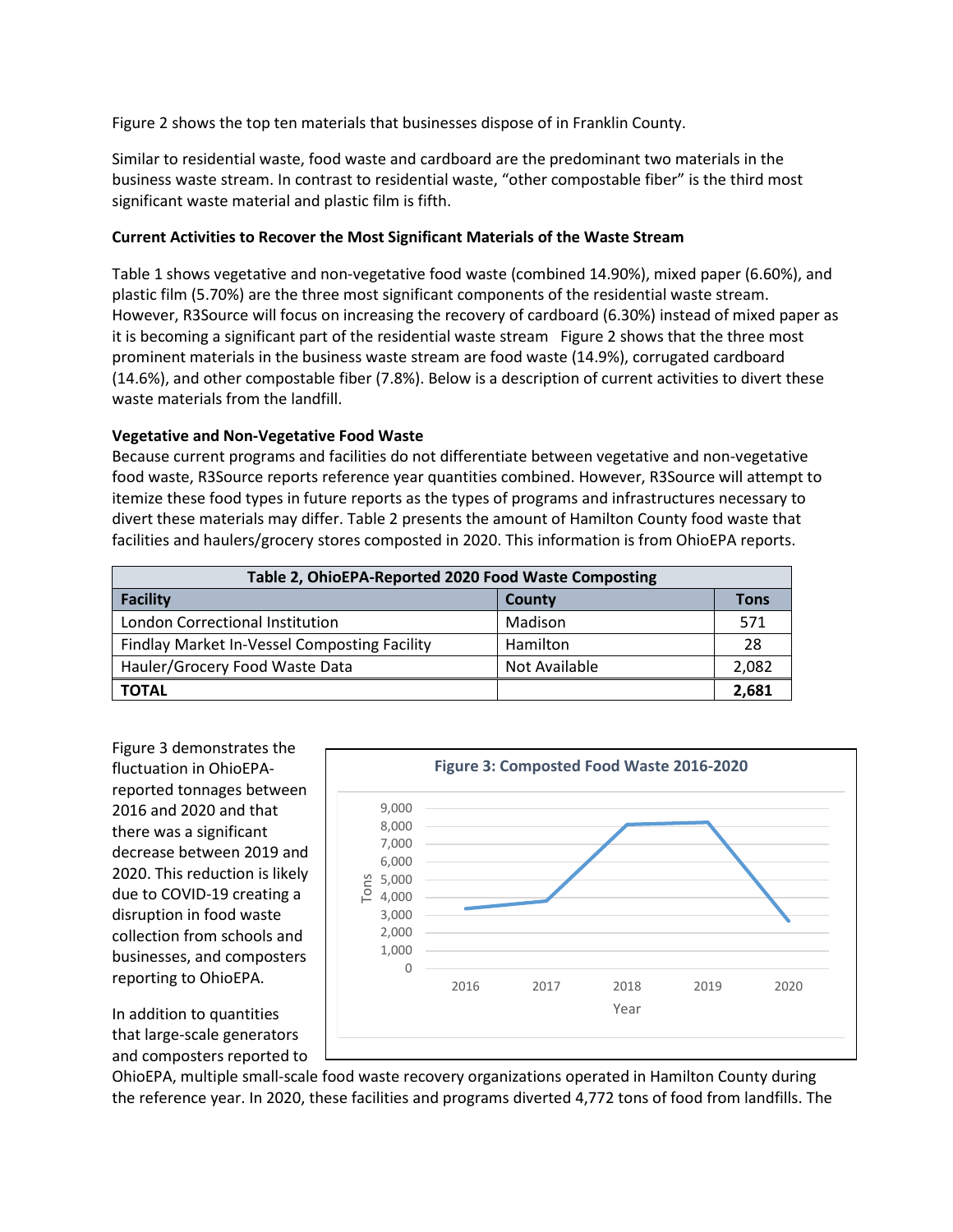manufacturing sector (which is excluded from Figure 3) experienced an 88,775-ton increase in food recovery due to one new industry responding to the industrial survey. The total amount of food diverted from landfills by manufacturing industries in 2020 was 111,950 tons.

In 2020, R3Source's Smart Kitchen Initiative offered assistance to reduce pre-consumer food waste and/or donate prepared foods from mid to high-volume food service operators. R3Source paid up to 50% of the cost to install food tracking technology. R3Source staff worked with one business to improve food rescue operations. Overall, this program has seen a low demand, and staff is working on aligning the program to serve this sector better.

In 2020, R3Source conducted two workshops to reduce food waste. R3Source partnered with Rust Belt Riders on the first workshop, which targeted small-scale community composting programs where Rust Belt Riders taught 30 individuals from Hamilton County how to operate a small-scale composting operation successfully. Quite a few attendees started composting after the workshop. Rust Belt Riders is an organic waste management company from Cleveland that collects and processes food waste.

R3Source invited Chef Rob White to the second workshop to teach food waste prevention techniques to restaurant managers and employees. Approximately 30 restaurant representatives attended the workshop. R3Source planned follow-up engagements for both workshops, but R3Source delayed them due to COVID.

R3Source also partnered with local organizations to rescue surplus food and redistribute it to foodinsecure residents in 2020. R3Source staff attended four distribution days and passed out a *The Fruit and Vegetable Storage Guide* to residents, offered many new online pieces of training, and created an informational video series on ways to reduce food waste.

R3Source issued an RFP and hired Rasor, a local marketing firm, to conduct research and develop a campaign to reduce residential food waste. The campaign work continued into 2021.

R3Source distributed \$116,164 to 14 organizations (including both non-profit and for-profit organizations) for innovative projects such as equipment to maintain community compost sites and cold storage to help pantries rescue food.

## **Food Waste Gap Analysis and Solutions**

Many solid waste planning organizations are transitioning from focusing on end-of-life management for food waste (i.e., composting) to a sustainable materials management (SMM) philosophy. SMM is an approach to using and reusing materials most productively throughout their entire lifecycle. It represents a change in how our society thinks about using natural resources and environmental protection<sup>[1](#page-4-0)</sup>.

<span id="page-4-0"></span><sup>1</sup> United States Environmental Protection Agency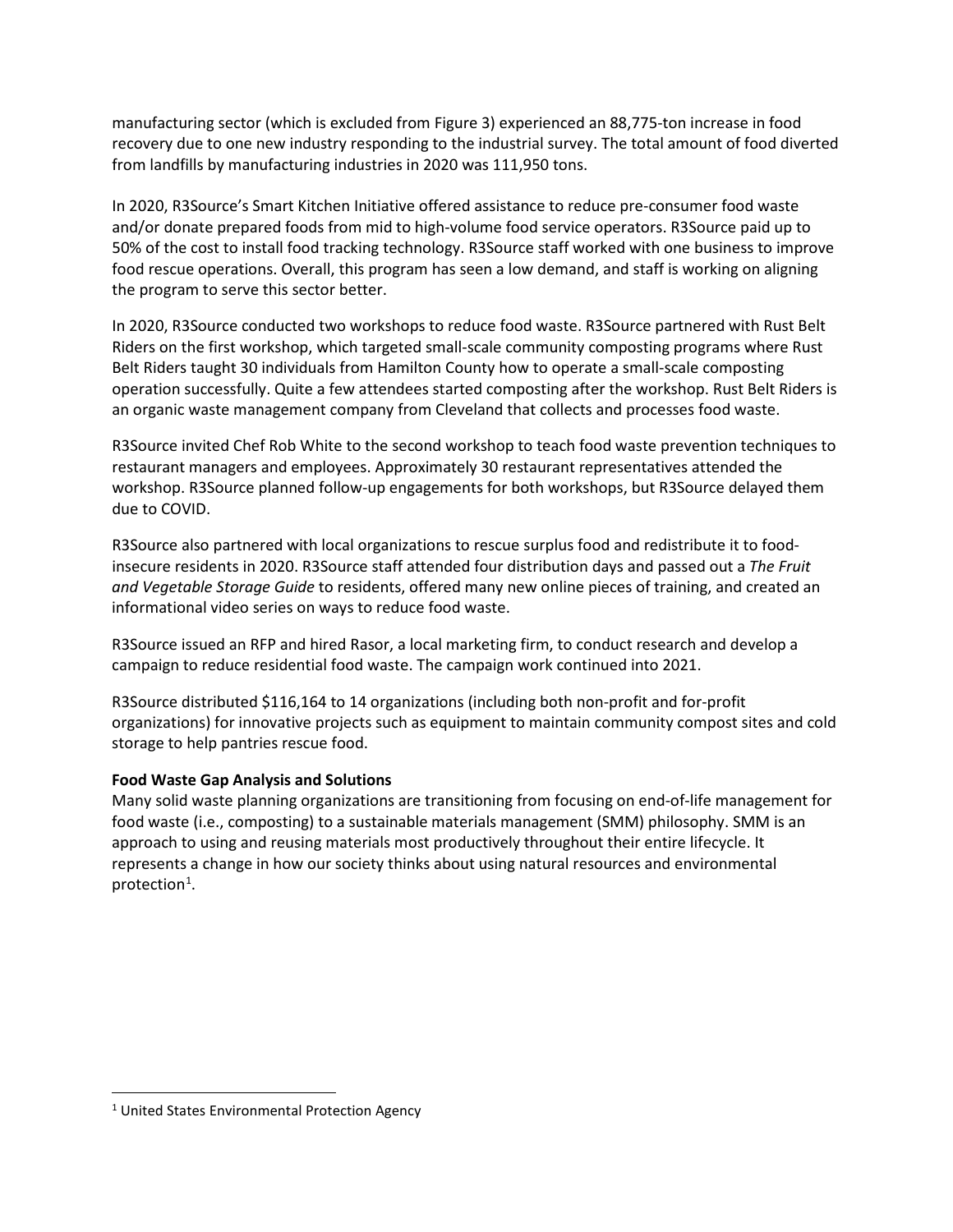ReFED is a national organization that many be considered the leader in applying SMM principles of food waste management. ReFED is a non-profit dedicated to ending food loss and waste across the United

States by advancing data-driven solutions. ReFED has established a strategic planning document



with a food waste diversion goal of 50% by 2030, with specific action items for the entire "life" of food (Figure 4).

R3Source already applies much of the SMM concept toward food management through its grants and programs, especially in strengthening food rescue. However, as discussed below, R3Source has limited influence on harvesting, distributing, managing food product inventory, or using food. Additionally, there continue to be numerous barriers even in the areas where R3Source has the most significant opportunities to reduce food waste.

# **Barriers to Food Waste Diversion**

"Wasted food occurs for many reasons including convenience, misaligned incentives or goals, and complex consumer behaviors. Most are a result of solvable problems related to logistics or transportation; scarce or isolated information (within food businesses, between businesses, e.g., farmers, distributors, and grocers, and between entities, e.g., municipalities and NGOs); inefficient operating practices; or public policies that fail to incentivize waste reduction behaviors. Any solution must address one or more of these problems as means to preventing, recovering for human consumption, or recycling wasted food for alternative applications"<sup>[2](#page-5-0)</sup>.

R3Source has the most significant opportunity to influence activities to reshape consumer environments, strengthen food rescue, and recycle anything remaining. The barriers to implementing these action items are presented in Table 3.

| <b>Table 3 Action Item Implementation Barriers</b>                               |                                                                                                                                                 |                                                                     |  |
|----------------------------------------------------------------------------------|-------------------------------------------------------------------------------------------------------------------------------------------------|---------------------------------------------------------------------|--|
| <b>Reshape Consumer</b><br><b>Environments</b>                                   | <b>Strengthen Food Rescue</b>                                                                                                                   | <b>Recycle Anything Remaining</b>                                   |  |
| • Food image expectations<br>• Date label confusion<br>• Core business alignment | • Transportation costs<br>• Liability concerns<br>• Connecting generators and<br>rescuers<br>• Insufficient onsite storage and<br>refrigeration | • Limited food waste composting<br>infrastructure<br>$\bullet$ Cost |  |

<span id="page-5-0"></span><sup>2</sup> Roadmap To Reducing Food Waste, H. Briggs, J.D. Lindeberg, A. Rein, B. Chorn and K. Tanger BIOCYCLE JUNE 2016, VOL. 57, NO. 5, P. 32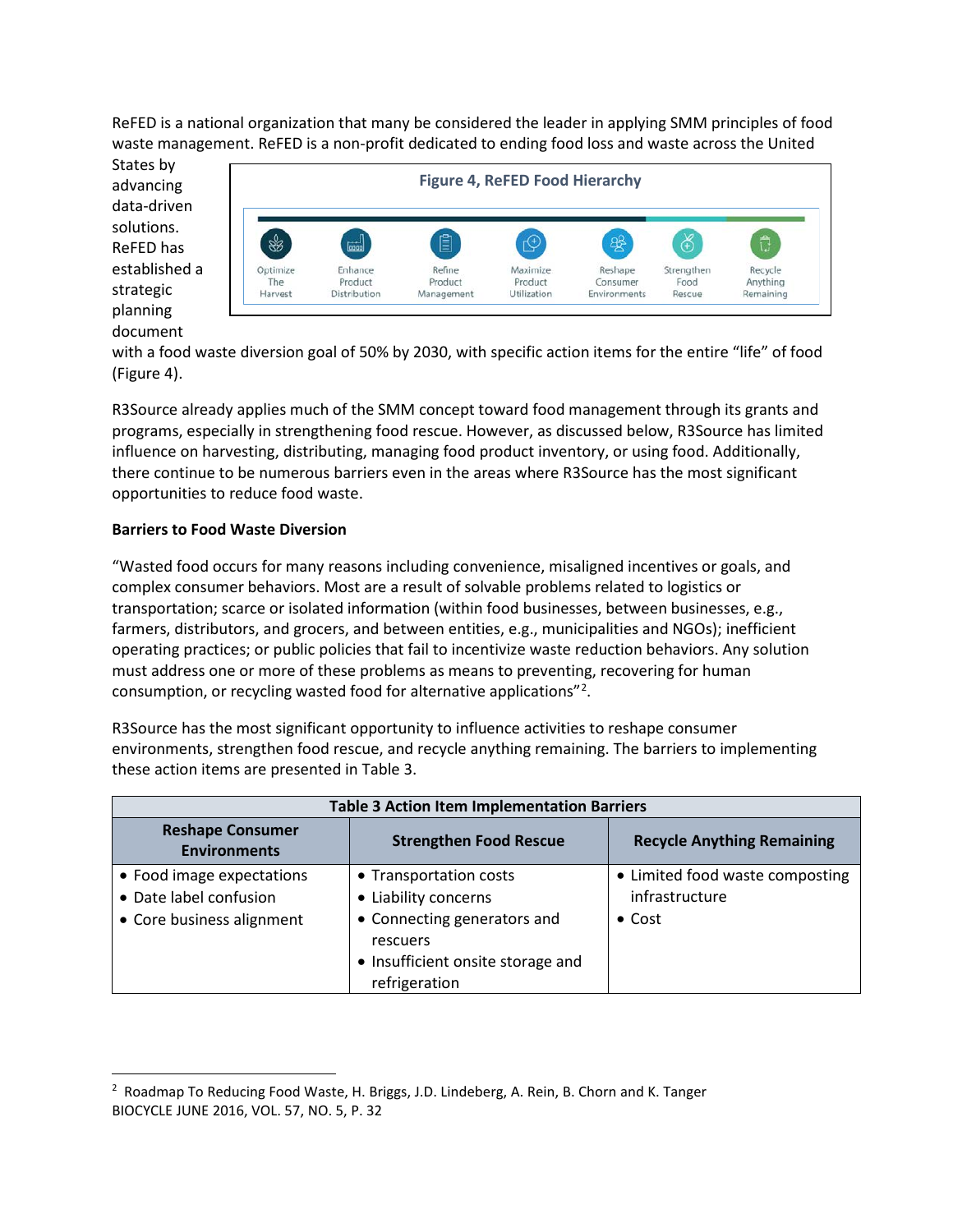#### **Potential Solutions to Address Implementation Barriers**

• **Food Image Expectations –** Since the last plan update, multiple initiatives have emerged to decrease the perception and increase awareness about imperfect food still being edible. Even some home food preparation kits focus on imperfection as an attractive characteristic. R3Source may develop a comprehensive



campaign to educate consumers that imperfect food is still tasty. The outreach initiative would also emphasize the relationship between food waste and climate change. R3Source may also help institutional cafeterias adjust their procurement specifications and connect them with produce distributors that offer imperfect produce.

Beyond food aesthetics, food establishments serve more food than most individuals can consume to meet the expectation of "large quantity value." Several years ago, the USDA studied portion sizes in restaurants. USDA found that, on average, every meal or snack is eaten away from home is 134 more calories than people would get if they ate the same meal or snack at home. These "value" servings create both environmental and health issues. To address this, R3Source could work with several local restaurant groups to explore the viability of serving smaller portions.

- **Label Confusion –** Nationally, 84% of people report sometimes or always throwing out past-date food, even though this food may be perfectly good to eat. Additionally, research shows that standardizing date labeling can save 582,000 tons of food annually. While R3Source cannot directly impact food labeling, opportunities exist to support legislation that could standardize labeling. In 2021, the U.S. Congress introduced the Food Date Labeling Act which would require food products to have standard date labels and would require federal agencies to create a consumer education campaign to address misconceptions. "Best if Used By" would be used on products labeled to indicate quality, while "Use By" would instead be used on a select number of products to indicate the date after which there may be safety concerns.
- **Core Business Alignment –** As discussed in the Business Sector Analysis, it is challenging to have businesses allocate staff time to separating recyclables and organics as it typically does not align with their core business. This became more problematic due to employee shortages caused by COVID-19. The Business Sector Analysis recommendation of targeting businesses by SIC code will also apply to food waste generators and R3Source will share success stories amongst similar businesses. For example, R3Source could target food trucks for one year. R3Source could make presentations at their meetings, prepare a fact sheet, help food trucks procure compostable plates, napkins, and flatware, provide containers at food truck rallies/commissaries, evaluate apps such as Street Finder, and help contract for food scrap collection.
- **Transportation Costs**  Many food recovery organizations continue to work under a volunteer model where they do not charge food donors for collecting and transporting edible food. As fuel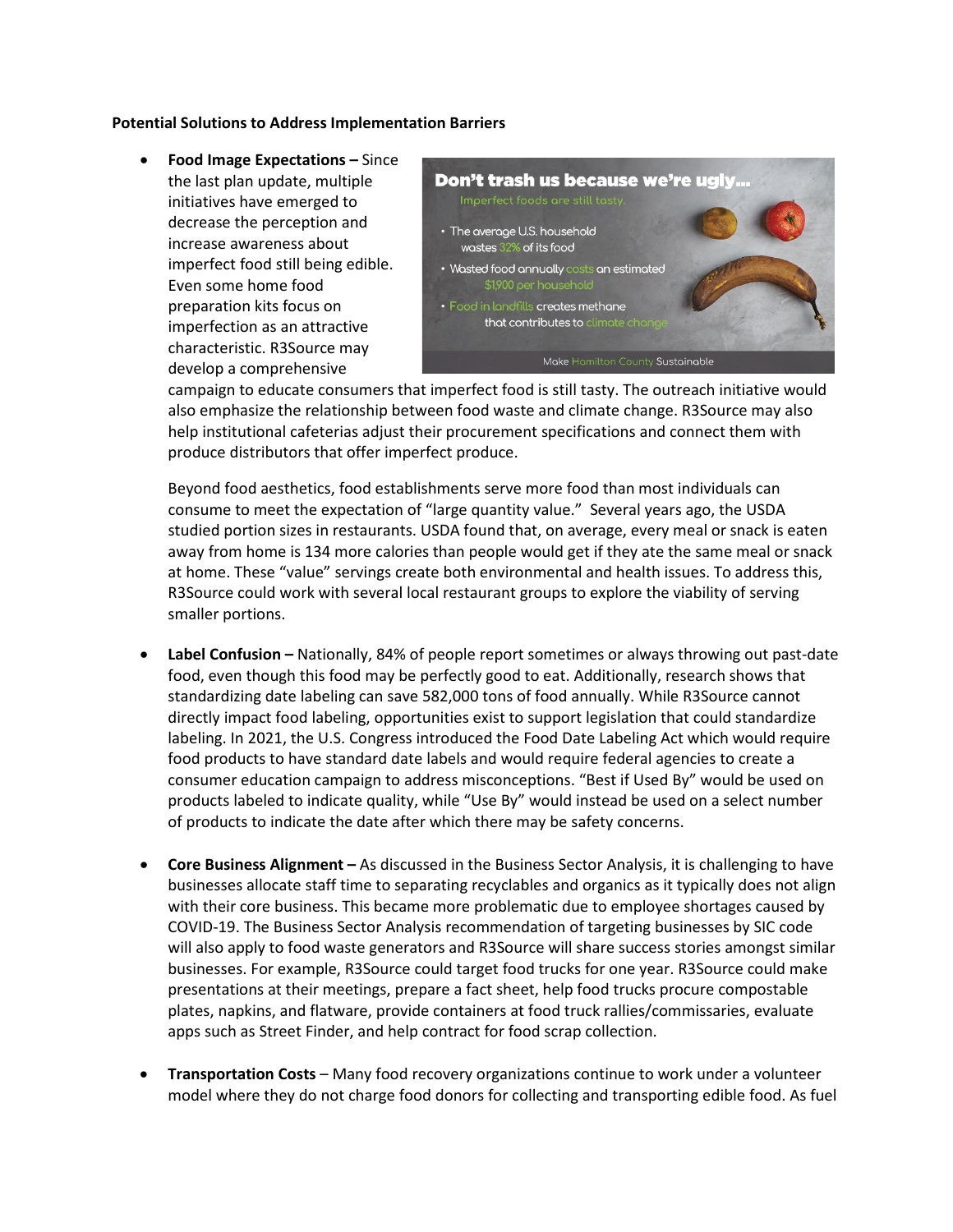prices increase, this approach may not be sustainable for some organizations. R3Source may want to target the major food donors and help them assess savings from reducing the food waste in their trash collection (i.e., container size and collection frequency) and apply some of these savings to compensate rescue organizations for collection costs.

• **Liability Concerns –** Enhancing food recovery efforts is essential to reducing food waste, but many food businesses avoid donating for fear of liability. Strengthening food rescue through liability protections and donation education can save 1.1 million tons of food annually in the U.S.<sup>[3](#page-7-0)</sup> In November 2021, a bi-partisan Senate committee introduced legislation to expand liability protection for food donation to reduce wasted food nationwide. In December, a bipartisan coalition of representatives introduced the House version (HR 6251).

The bill enhances the coverage of the Bill Emerson Good Samaritan Food Donation Act (Emerson Act), which promotes food donation by providing civil and criminal liability protection to food donors and food recovery organizations. The Emerson Act provides a broad base of liability protection that was intended to encourage food donations. Yet, donors are often unaware of the Act's protections or have outstanding questions regarding the Act. Many food manufacturers, retailers, and restaurants still cite fear of liability as a primary deterrent to donating food.

The Food Donation Improvement Act will help to clarify some of the ambiguous terms in the Emerson Act, promote awareness of the Act, and extend liability protection to support modern food donation. R3Source could encourage regional legislators to support the bill and make potential food donors and local food recovery organizations aware of its introduction and legislative status.

• **Limited Infrastructure –** During the reference year, an estimated four to six small-scale and individual facilities composted food waste on a total of approximately 1,500 to 2,000 square feet of land. Ideally, R3Source would like to see that increase to 10,000 square feet at 20 locations. Communities can use RRI dollars to develop new composting sites, and R3Source offers a Waste Reduction Innovation Grant. The Waste Reduction Innovation Grant helps fund the innovative waste reduction, reuse, food rescue, composting, and recycling programs that significantly reduce waste in Hamilton County, Ohio. The grant requires a 25% match, and the non-profit match may be "in kind." Establishing a composting site may take over a year to create a marketable product that generates revenue for the match. Therefore, R3Source may consider expanding the "in-kind" match to new small composting businesses.

In addition to small composting facilities, a private company is developing large-scale anaerobic digestion (AD) plant that they plan to open in 2023. The AD plant will have the capacity to process 195,000 tons of food waste annually. Ideally, the operator would like pre-consumer food waste with high liquid content. The AD plant will produce renewable natural gas and a soil amendment. R3Source may help the AD plant secure this feedstock by informing food waste generators about the project including large manufacturing industries within SIC code 20, institutions and businesses with cafeterias, and produce distributors. Because of having both an energy and soil amendment product to sell, the AD plant may be cost-competitive with landfill disposal.

<span id="page-7-0"></span> $3$  ReFFD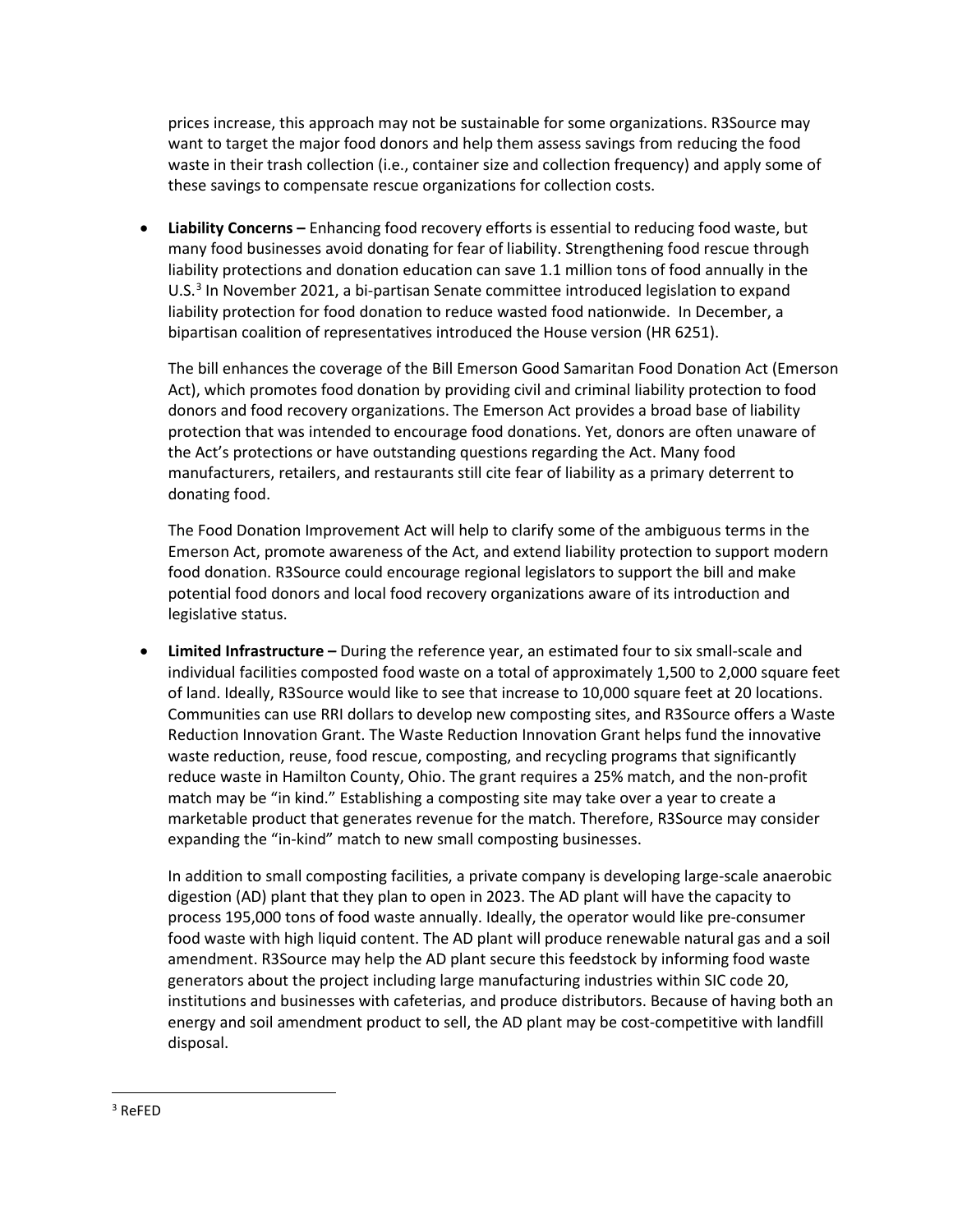R3Source may create a public-private partnership to attract a processing facility that could accept food scraps. R3Source may meet with other districts that have private food scrap processors to understand the public-sector role in progressing their development.

#### **Cardboard**

Hamilton County has a strong infrastructure for paper recycling, with at least ten companies in the county (not including paper shredding companies). The majority of these private sector processors accept many types of paper such as cardboard, mixed paper, office paper, newspaper, and magazines.

In 2020, approximately 49,400 tons of cardboard products were recycled by the residential and commercial sectors. This tonnage is based on voluntary survey data from residential and commercial recyclers. Figure 5 outlines the tons of cardboard recycled from 2016 – to 2020. Even with the market volatility due to the 2018 Chinese National Sword, cardboard recycling quantities in Hamilton County have remained mostly constant since the last plan update.

R3Source ran a cardboard campaign from November 16, 2020 through January 11, 2021. Sinclair/Local 12 was the digital





advertising partner. R3Source targeted Hamilton County residents with website display ads, pre-roll videos, OTT (streaming television) and Facebook ads.

Figure 6 details the amounts of cardboard recycled compared to other solid waste management districts in 2020. This data is presented on a per capita basis. As previously stated, the tons of material recycled are based on voluntary survey responses. Caution should be used when interpreting Figure 6; low per capita tonnages could reflect a low response rate to the solid waste district's recycling survey or other factors unique to the solid waste district.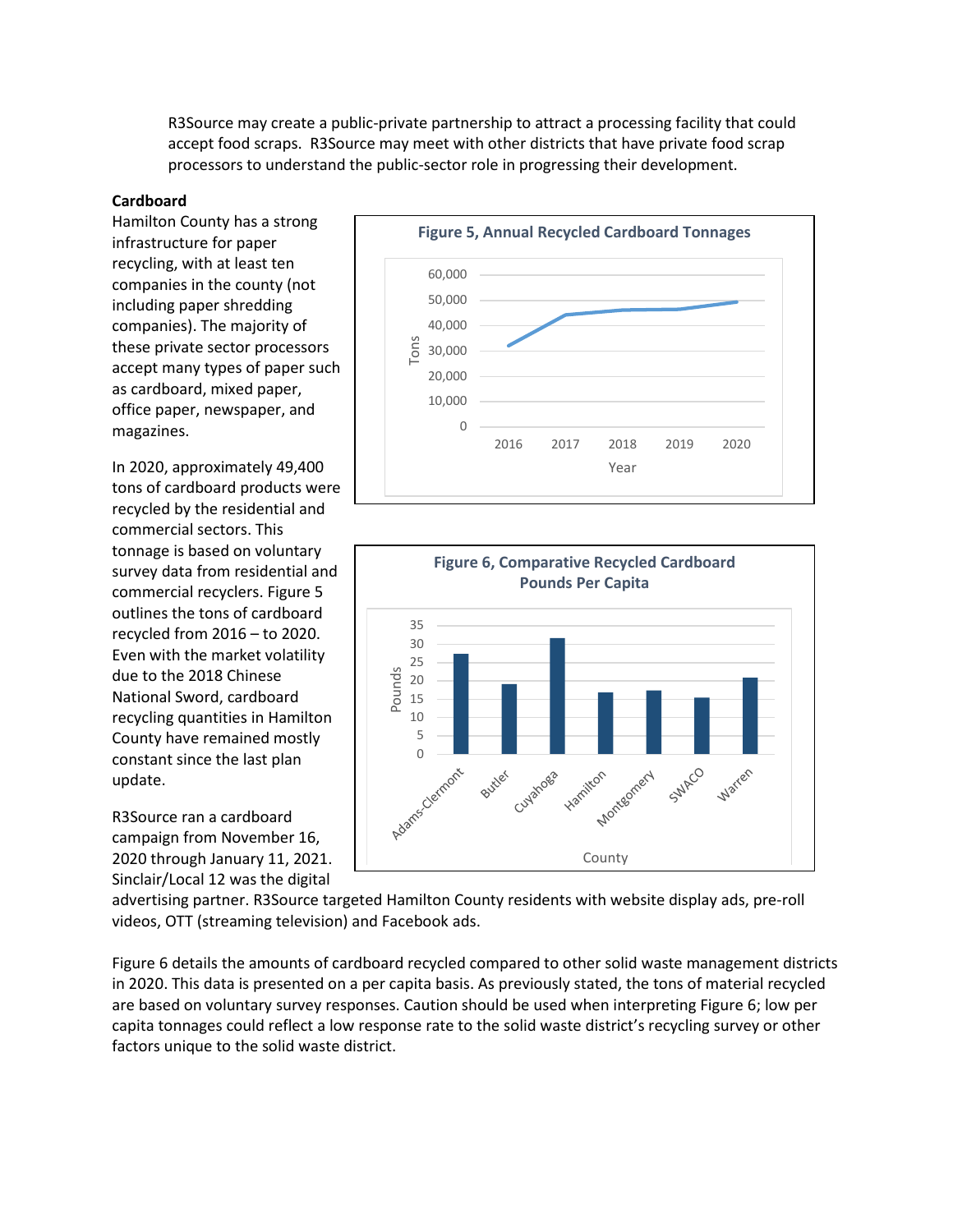#### **Barriers to Cardboard Recycling**

As discussed in this and the Business Analysis and Residential Recycling Infrastructure Analysis, the infrastructure for recycling cardboard includes businesses subscribing for service, drop-off sites, and residential subscription and non-subscription curbside recycling. Despite extensive recycling opportunities, cardboard is still almost 8% of the residential landfill-disposed waste stream. There may be several reasons for the amount of disposed cardboard.

- **Subscription Recycling** The Residential Recycling Infrastructure analysis shows that residents in 15 communities subscribe to curbside recycling. The average pounds of collected recyclables per household were 60% less than in non-subscription communities. In Cuyahoga County, 57 of 59 communities have non-subscription curbside recycling. The per capita cardboard recycling rate is approximately 47% higher than in Hamilton County.
- **Survey Data** R3Source has data from communities, MRFs, and targeted large-cardboard commercial generators. However, obtaining this information from the approximately 20,000 businesses in Hamilton County has proved challenging. Thus, there is likely more cardboard recovery in the commercial sector than R3Source reports.
- **Capacity** Due to the influx of cardboard coming into homes from online shopping and home delivery service, residents do not always have enough capacity in their 96-gallon bins. Capacity in business recycling dumpsters can also be an issue when employees and custodial crews do not break down cardboard boxes.

#### **Potential Solutions to Address Cardboard Recycling Barriers**

- **Subscription Recycling** R3Source may continue working with the Hamilton County townships that do not contract for trash, recycling, and yard waste collection on behalf of their residents. Beyond increasing cardboard recycling, encouraging townships to procure solid waste services will most likely decrease open dumping and contamination at recycling drop-off sites.
- **Survey Data** As discussed in Data Collection Analysis, R3Source may explore electronic survey platforms and mailing lists to ascertain better recycling data.
- **Capacity** R3Source may create an outreach campaign that reminds residents of drop-off sites during times in the year where cardboard generation increases, such as the holidays. The campaign could also encourage residents to combine purchases with online retailers that offer this option and remind households to break down boxes. Beyond the impact on landfill diversion, the outreach could also address how combining purchases reduces greenhouse gas emissions. Concerning the business sector, R3Source could help businesses conduct a costbenefit analysis of purchasing a cardboard baler (i.e., savings from reduced container pulls and revenue from selling baled cardboard). Beyond economic benefits, cardboard balers save space and employee time.
- **Establish Cardboard Business Co-ops** Most businesses generate some amount of cardboard regularly. However, businesses where a significant portion of their waste stream is cardboard often include: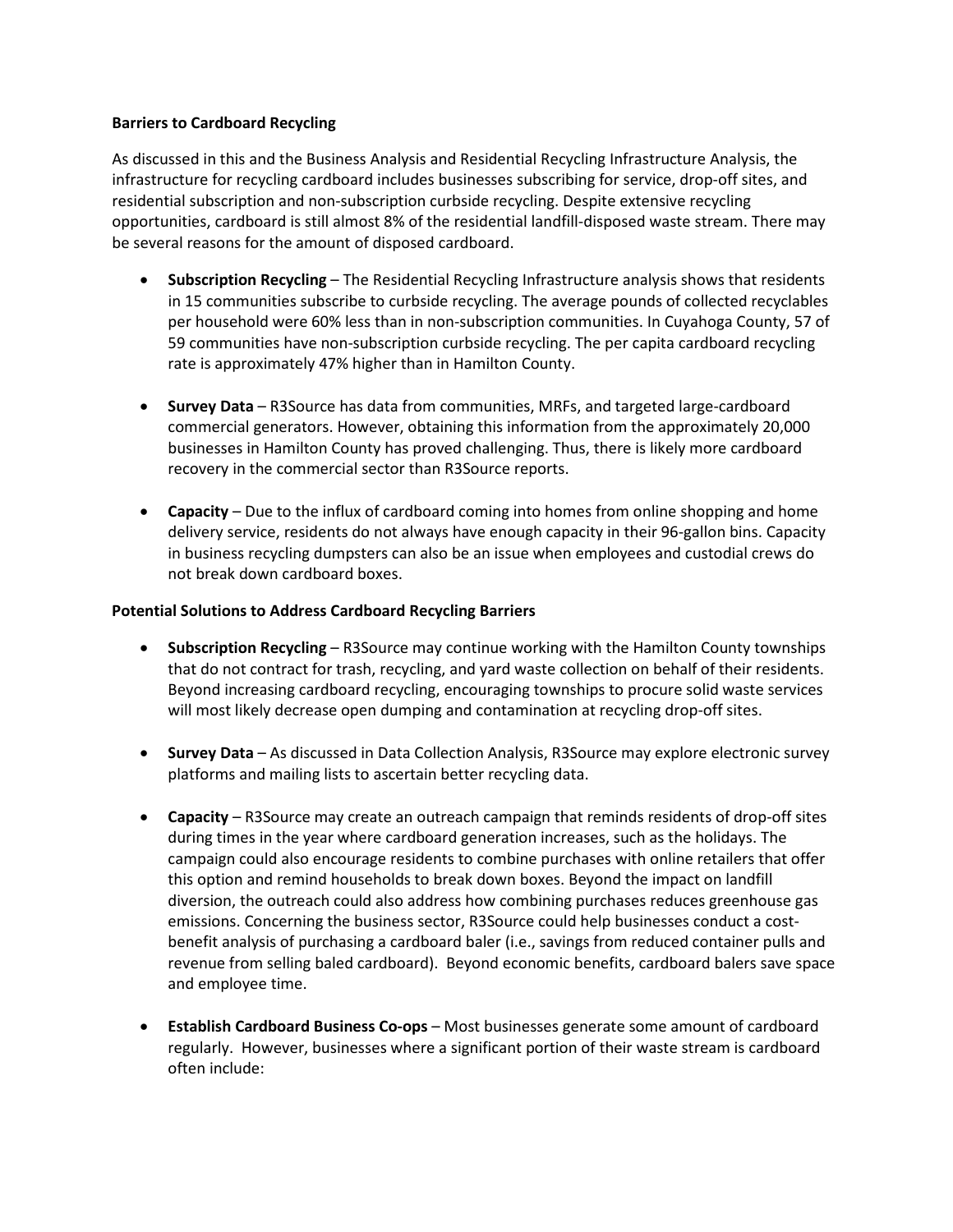- o Retailers
- o Restaurants
- o Food Catering
- o Distribution
- o Wholesalers

While the percentage of cardboard is high, the quantity may not be enough to warrant purchasing their own baler or encourage a private recycler to collect the material from their business establishment. R3Source could use an electronic database to identify businesses that may generate a percent of cardboard and are proximately located to each other. Through the business waste audit program, R3Source could quantify the amount of cardboard they generate, help them cooperatively procure a recycler to collect the cardboard, and assist them with purchasing a baler for all of the businesses to use. R3Source could also help them to develop a financial model to allocate the costs and potential revenues from recovering cardboard among all co-op members.

# **Plastic Film**

Plastic film consists of plastic bags, garbage bags, snack bags, and shrink wrap. According to the Hamilton County and SWACO waste characterization studies, plastic film accounts for 5.7% of the residential and business waste streams. Using this statistic, residents disposed of almost 20,000 tons of plastic film, and Hamilton County businesses disposed of approximately 50,000 tons 2020. Plastic film is an increasing component of the waste stream. Plastic film provides 6% of all packaging, 43% of plastic packaging, and 17.5% of all plastic in the waste stream. [4](#page-10-0) Different resins and colors make plastic film difficult to recycle. More than 55% of the plastic film uses low-density polyethylene (LDPE) or linear LDPE resin and approximately half of plastic film is pigmented<sup>[5](#page-10-1)</sup>.

Recyclers do not accept plastic film in curbside or traditional recycling drop-offs; however, nearly every major grocery store or national retailer has a take-back program for plastic grocery bags. The commercial sector (non-manufacturing) has outlets for plastic film if there is a large enough quantity. Many of the large retail chains, for example, have programs for shrink wrap recycling if it is clean and dry.

There are a half-dozen existing outlets that accept plastic film for recycling, this film usually needs to be clean, dry, and baled. Local processors of plastic film include:

- 3R Recycling
- Cohen Recycling
- Customized Recycling Programs
- Eco Development
- Recycling Express
- Royal Paper Stock
- Cincinnati Recycling and Reuse Hub

A new facility, Brightmark Industries, opened in Ashley, Indiana which accepts and processes all plastic types- two through seven–even those co-mingled with different kinds of plastic or "contaminated" with

<span id="page-10-1"></span>Miller, Waste 360, October 1, 2010  $5$  I.B.I.D.

<span id="page-10-0"></span>ReFED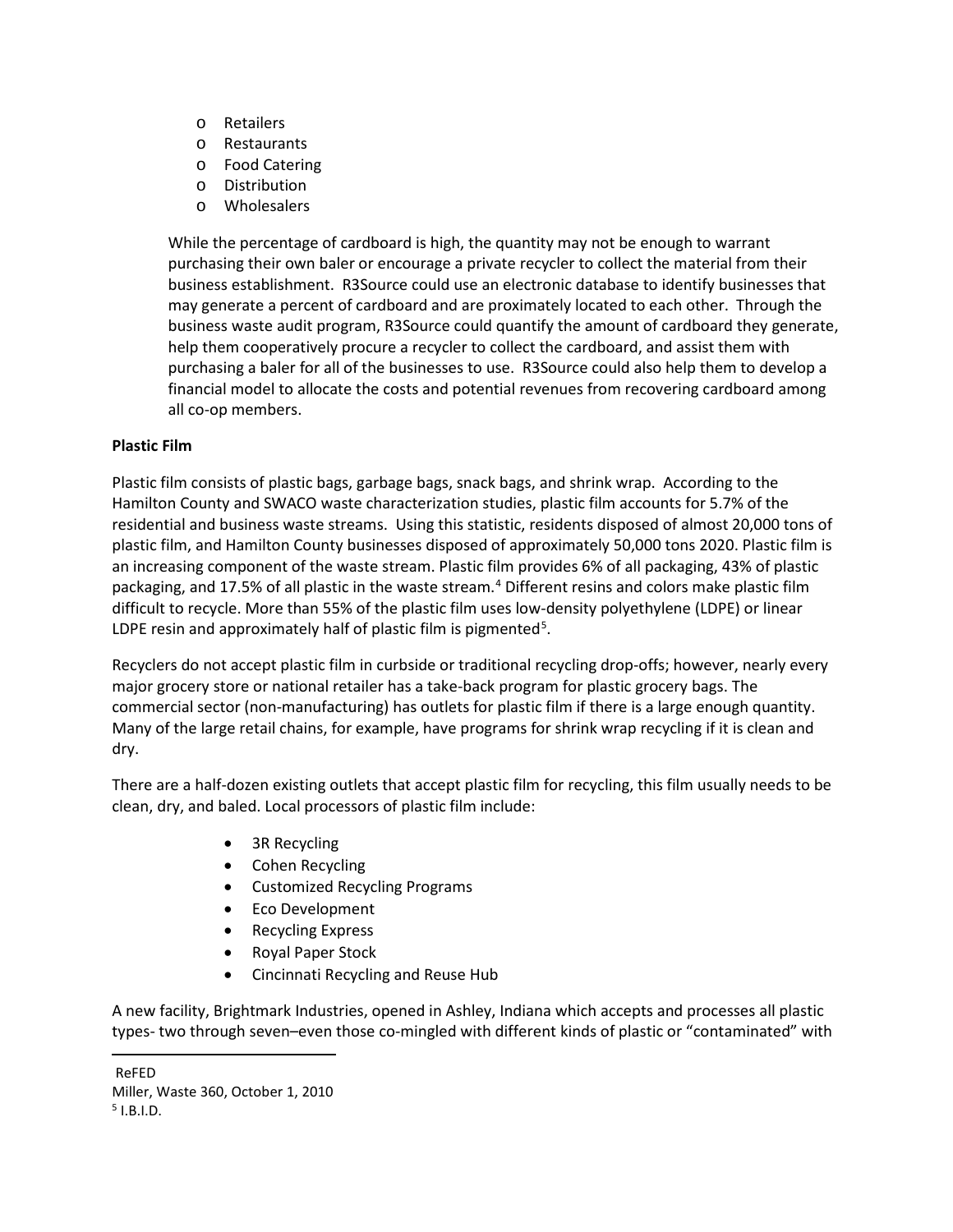food, dirt, moisture, paper, etc. Brightmark processes the plastics in an anaerobic environment, removing the oxygen required for combustion. Their technology uses the technique of pyrolysis to break the chemical bonds in plastic in the absence of oxygen (incineration/combustion requires fire/oxygen) so that the raw materials can be broken down into their original chemical chains, recaptured, then transformed into other valuable products, like fuels and wax or even into new plastic products.

The Cincinnati Recycling and Reuse Hub (Hub) currently sends plastics to Brightmark. R3Source may work with the Hub to estimate their capacity to accept the additional plastic film. Based on this assessment, R3Source may promote the Hub to residents and businesses as an outlet for plastic films. R3Source may also facilitate the development of additional plastic film preprocessing infrastructures through its grant programs.

# **Commercial Other Compostable Fiber**

Other commercial compostable fibers include fiber-based items that are food-soiled or constructed of fiber grade or condition not considered recyclable but are acceptable for composting. Examples include napkins and paper towels, shredded paper, and molded pulp packaging such as egg cartons. Currently, no composting facilities in Hamilton County accept other commercial fibers. The closest registered composting facility accepting other commercial fibers is Go Zero in Springfield, Ohio. Go Zero will collect organics, including other commercial fibers, from businesses for a fee. R3Source could provide businesses with information about Go Zero's services when conducting waste audits and work with local companies that sell compostable restaurant supplies to inform their customers about organizations such as Go Zero. R3Source could also promote organizations that accept compostable paper on their website. In addition, R3Source may create a public-private partnership to attract a processing facility that could accept commercial compostable fiber.

## **Landfill Diversion Goals**

R3Source could establish goals for diverting an incremental amount of the top three residential, business, and manufacturing materials from landfills. R3Source could also establish goals for residential, commingled recyclables and yard waste recovered from transitioning residents from subscription to non-subscription recycling and yard waste collection. Table 4 shows these goals and the annual quantity of material recovered.

| <b>Table 4: Goals and Recovered Quantities</b> |                     |                                                      |                                 |
|------------------------------------------------|---------------------|------------------------------------------------------|---------------------------------|
| Generator                                      | <b>Material</b>     | <b>Incremental Landfill</b><br><b>Diversion Goal</b> | <b>Annual Tonnage Recovered</b> |
| Residential                                    | Food Waste          | 15%                                                  | 6,159                           |
| Residential                                    | Cardboard           | 10%                                                  | 1,736                           |
| Residential                                    | <b>Plastic Film</b> | 5%                                                   | 785                             |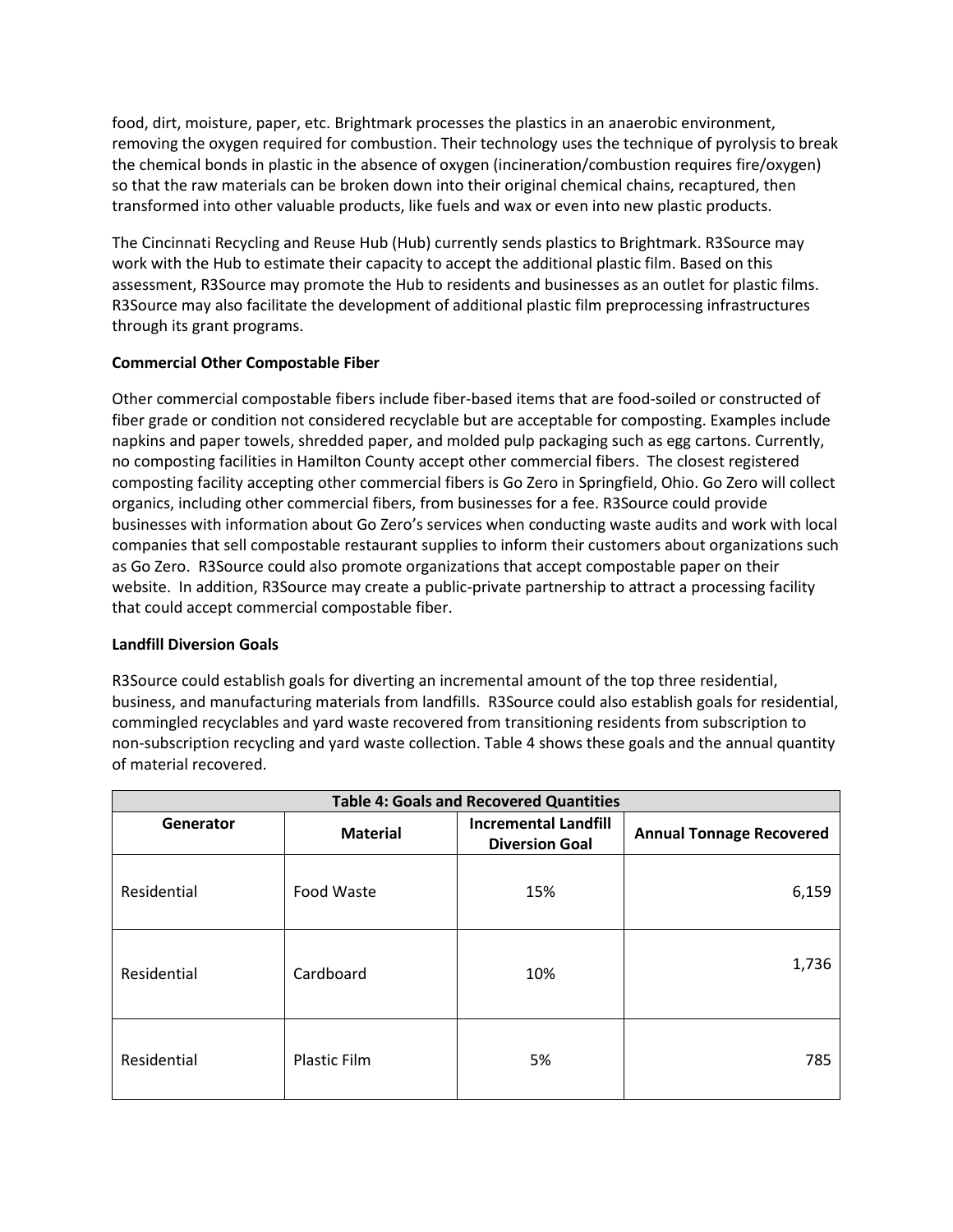| <b>Table 4: Goals and Recovered Quantities</b>                                        |                                   |                                                      |                                 |
|---------------------------------------------------------------------------------------|-----------------------------------|------------------------------------------------------|---------------------------------|
| Generator                                                                             | <b>Material</b>                   | <b>Incremental Landfill</b><br><b>Diversion Goal</b> | <b>Annual Tonnage Recovered</b> |
| Residents in<br>Townships with<br><b>Subscription Recycling</b>                       | Commingled<br>Recyclables         | 50%                                                  | 14,782                          |
| Residents in<br>Townships with<br><b>Subscription Yard</b><br><b>Waste Collection</b> | <b>Yard Waste</b>                 | 50%                                                  | 3,329                           |
| <b>Business</b>                                                                       | Food                              | 25%                                                  | 23,904                          |
| <b>Business</b>                                                                       | Cardboard                         | 20%                                                  | 18,738                          |
| <b>Business</b>                                                                       | <b>Other Compostable</b><br>Fiber | 15%                                                  | 7,508                           |
| Industrial                                                                            | <b>Food Waste</b>                 | 75%                                                  | 6,150                           |

| Table 5, Summary of Potential R3Source Actions to Address Identified Gaps |                                                                                            |                                                                                   |  |
|---------------------------------------------------------------------------|--------------------------------------------------------------------------------------------|-----------------------------------------------------------------------------------|--|
| Infrastructure Improvement<br><b>Suggestions</b>                          | <b>Gap Addressed</b>                                                                       | <b>R3Source Program</b>                                                           |  |
| Change consumer perception<br>of "imperfect" produce                      | People throwing away<br>edible food                                                        | Conduct a campaign to educate<br>consumers that imperfect food is still<br>edible |  |
| Standardize food labels                                                   | Edible food disposed of due<br>to food label confusion                                     | Evaluate supporting label<br>standardization legislation                          |  |
| Align food waste reduction<br>with core business                          | Alleviating concerns that<br>implementing food<br>reduction programs will hurt<br>business | Work with businesses to minimize<br>the impact on core services                   |  |